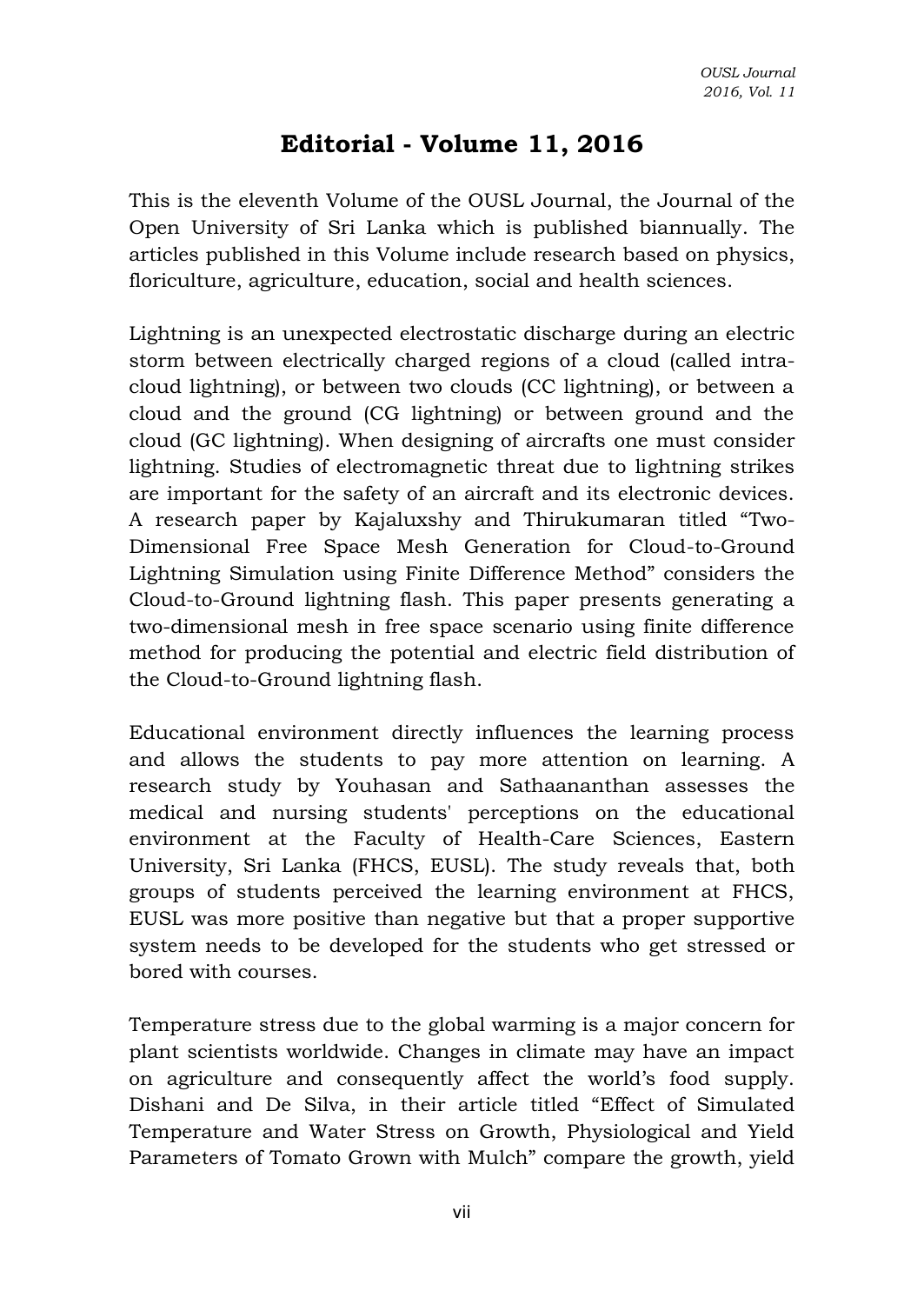and quality parameters of Tomato (*solanum lycopersicum*) variety Thilina grown with mulch when subjected to temperature and water stress. It was found that, there is a significant effect of mulch on growth parameters of Tomato plants exposed to water and temperature stresses. Higher temperature treatments with saw dust mulch showed significantly higher plant height. The water stress resulted in significant decreases in chlorophyll content and the leaf relative water content. There is a significant effect of water and temperature on yield parameters such as fruit weight, fruit yield *etc*. Thus, tomatoes could be cultivated in green houses at optimum temperature using mulches such as saw dust and coir dust.

A recent Labour Survey indicates female labour force participation as 34.7% and a large portion of the working women are within the child bearing age. Sunethra Goonetilleke in her paper titled "Maternity Legislation in Sri Lanka; Are Women Equal, Special or Different?" critically analyzes and compares the laws governing maternity benefits in Sri Lanka, particularly focusing on the publicprivate divide, in order to uncover the foundations on which these laws are built. The aspects studied are maternity leave, pay, nursing intervals, job security, health and safety of mother and child, paternity benefits and crèche facilities. It was found that each law dealing with maternity benefits reflects a different legislative intention so that the maternity laws taken as a whole, lack uniformity and thereby unjust to employees of different sectors on no justifiable ground.

Total, partial, supraglottic, and hemi-laryngectomy are the four main types of laryngectomies. Total laryngectomy is a surgical removal of larynx and surrounding structures and it causes the loss of voice. Cancer of the larynx is the most common cause for total laryngectomy. Loss of voice creates emotional and social changes that may result in withdrawal symptoms and depression. The reactions of others persons in society also have a significant impact on these patients' day-to-day life. Rathnayaka *et al* in their research paper titled "Life with Lost Voice: An Exploration of the Experiences of Patients with Total Laryngectomy" explore the experiences of patients with Laryngectomy among the members of Laryngectomies' Association of National Hospital of Sri Lanka (NHSL). The findings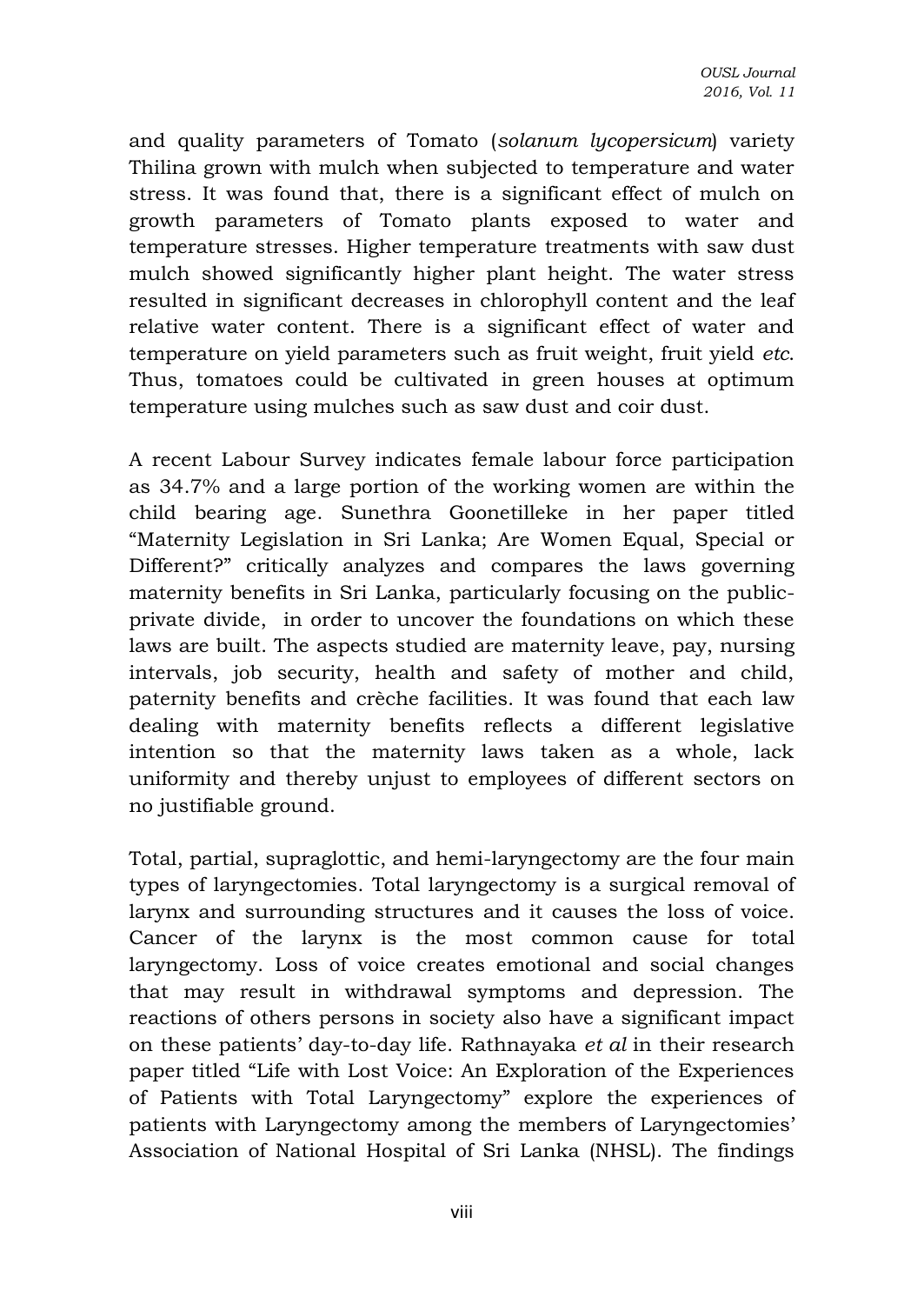revealed that the patients with laryngectomy faced major changes in their lifestyle due to altered airway such as loss of voice, body image concerns, and challenges with eating and communicating.

Climatic changes influence the severity of environmental stress imposed on vegetable crops. Extreme climatic conditions cause negative impact on soil fertility and increase soil erosion. Gunawardena and De Silva in their research paper examine the effects of temperature and water stress on tomato (Lycopersicum esculantum) Var. Rajitha. The findings suggest that the temperature stress made the fruits crack and have low moisture content which led to disease attacks and low marketable value for the fruits. Disease outbreak is also heavier in high temperature stress conditions. Therefore, Tomato variety Rajitha could not be a successful open field crop in the dry zone of Sri Lanka, but tomato could be cultivated under green house by providing adequate water and required kind of soil temperature, and management practices.

Kalpana Ambepitiya in her research paper titled "Employability of Graduates of Public and Private Management Education Institutes: A Case Study of Two Institutes in Sri Lanka" investigates the degree of employability of graduates in the public and private sector higher education institutes which offer Management degree programmes. It was found that, academic knowledge, soft, practical and technical skill development are the major factors that prepare an undergraduate for future employment. Salaries, career growth, qualification requirement, relevance to the field of study and family wellbeing are the top most important incentives of private sector employees, but, job security, pension, family wellbeing, travelling distance, time saving and freedom are the main concerns of public sector employees

Weerahewa and Somapala, in a review article, examine the role of silicon on enhancing disease resistance in tropical fruits and vegetables. Silicon is taken up by plants at concentrations similar to the essential nutrients. The beneficial effects of silicon are enhanced insect and disease resistance, reduced mineral toxicity, increased photosynthetic activity, superior nutrient imbalance, and enhanced drought and frost tolerance.